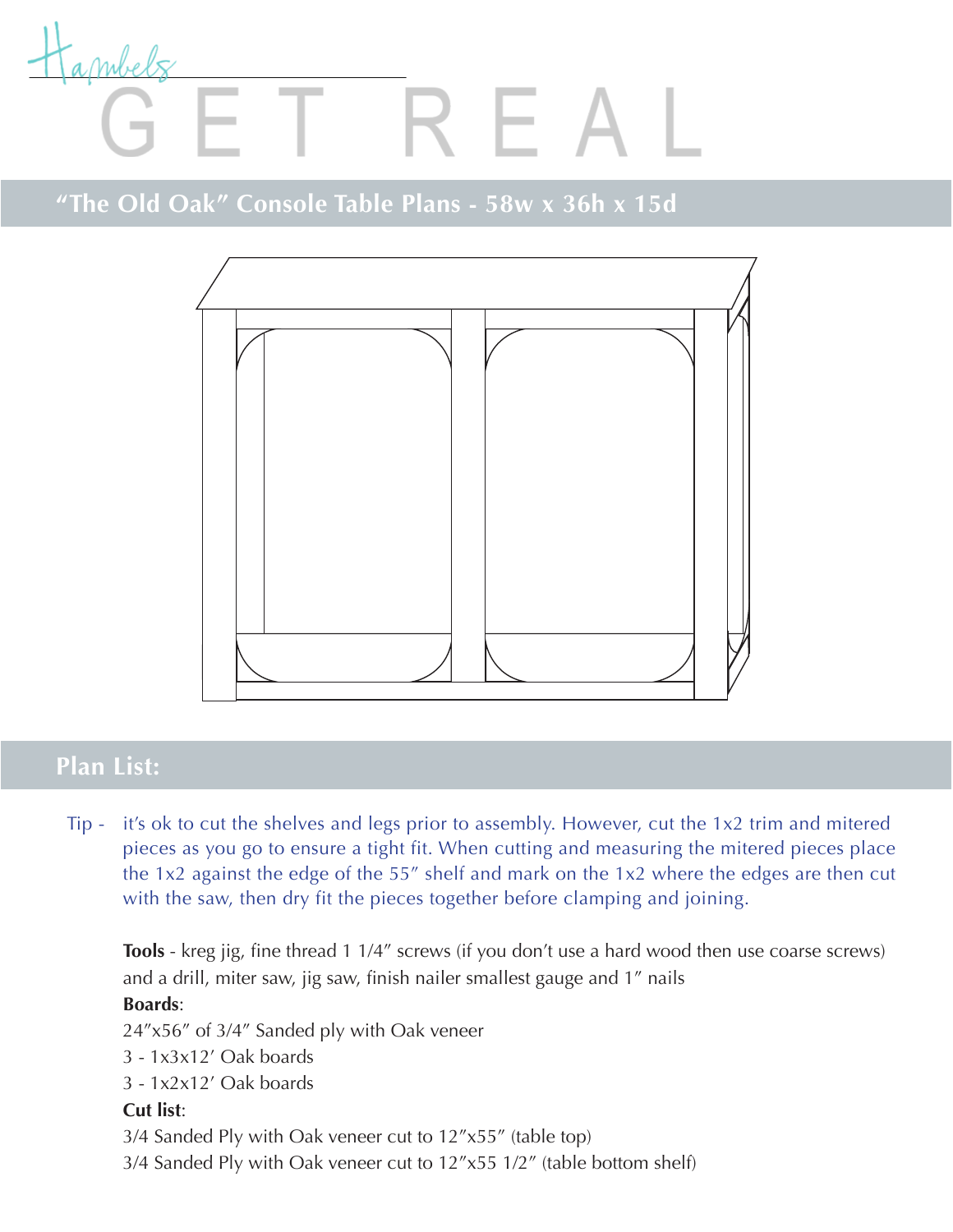### **Plan List: (continued)**

- 8 1x3 Oak boards cut to 35"
- 2 1x3 Oak boards for center stiles ~33.5" (cut last and join per plan)
- 2 1x2 Oak boards cut to fit between legs at base  $\sim$  52"
- 4 1x2 Oak boards cut to fit between legs on side profiles  $\sim$  7" (cut last and nail in)
- 4 1x2 Oak boards apron between legs and center stiles (cut last and join per plan)
- 2 1x2 Oak boards cut to match table top front and back profiles with mitered corners
- 2 1x2 Oak boards cut to match table top side profiles with mitered corners
- 24 corbels cut using the template provided
- Tip Don't rescale the image when printing. The top measure of the corbel is 2 1/2" and will be cut from the 1x3 boards. If you can print it on cardstock or use a cricut to cut the template onto cardstock.

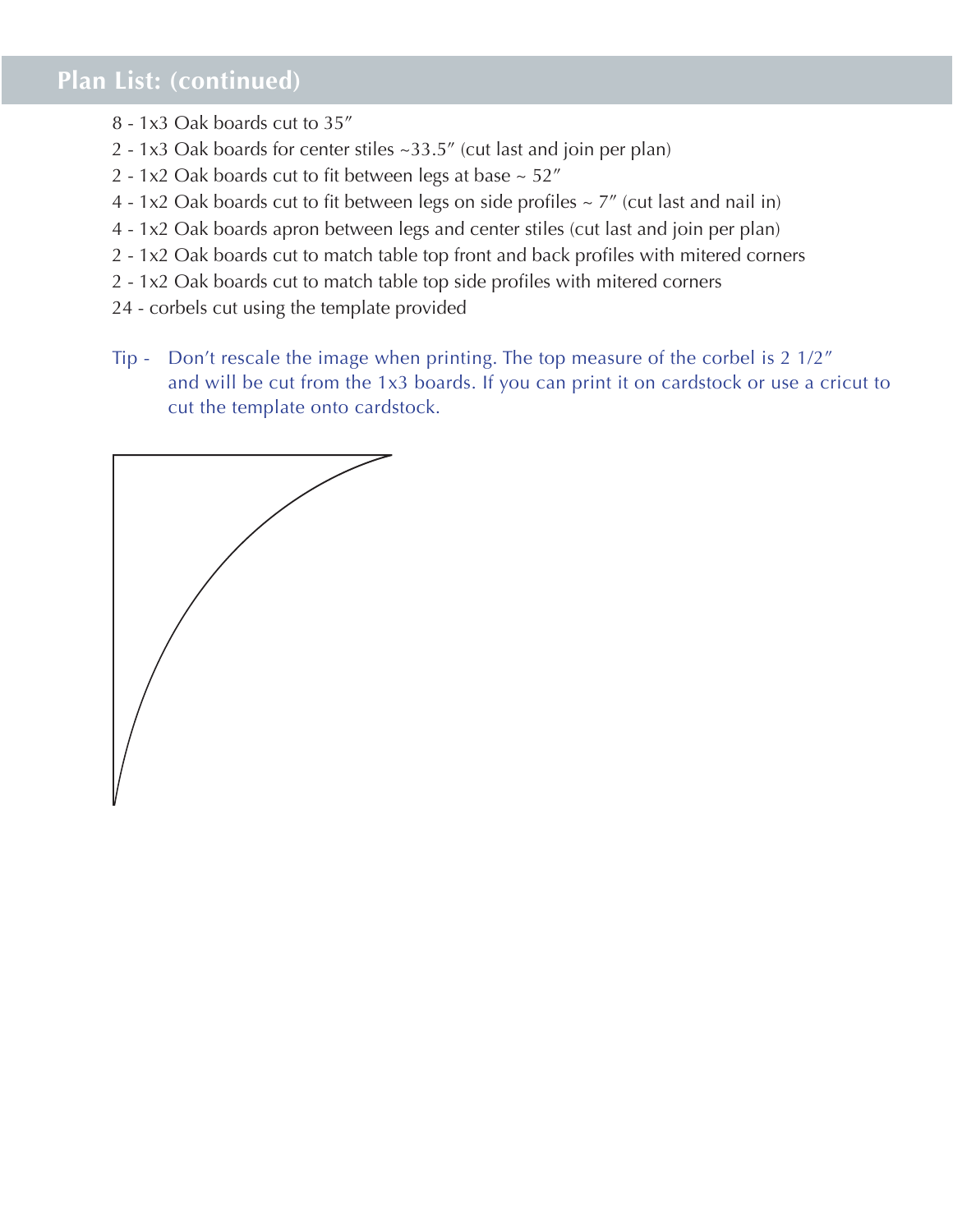## **Step 1: Assemble the table top prepare base**

Tip - Go ahead and pre-drill all of the pocket holes on the cut pieces to save you time from switching back and forth between your drill bit and your screw bit. Please use as many clamps as you need to get pieces to attach flush. I will occasionally put a couple of finish nails in inconspicuous places to also help hold my boards together when I'm joining them

The table top is the 12x55 piece, drill pocket holes and join as per picture below. On the bottom of the table top, near the corners mark .5" from the front and sides and .75" in from the back, this is where the legs will line up and join the top.

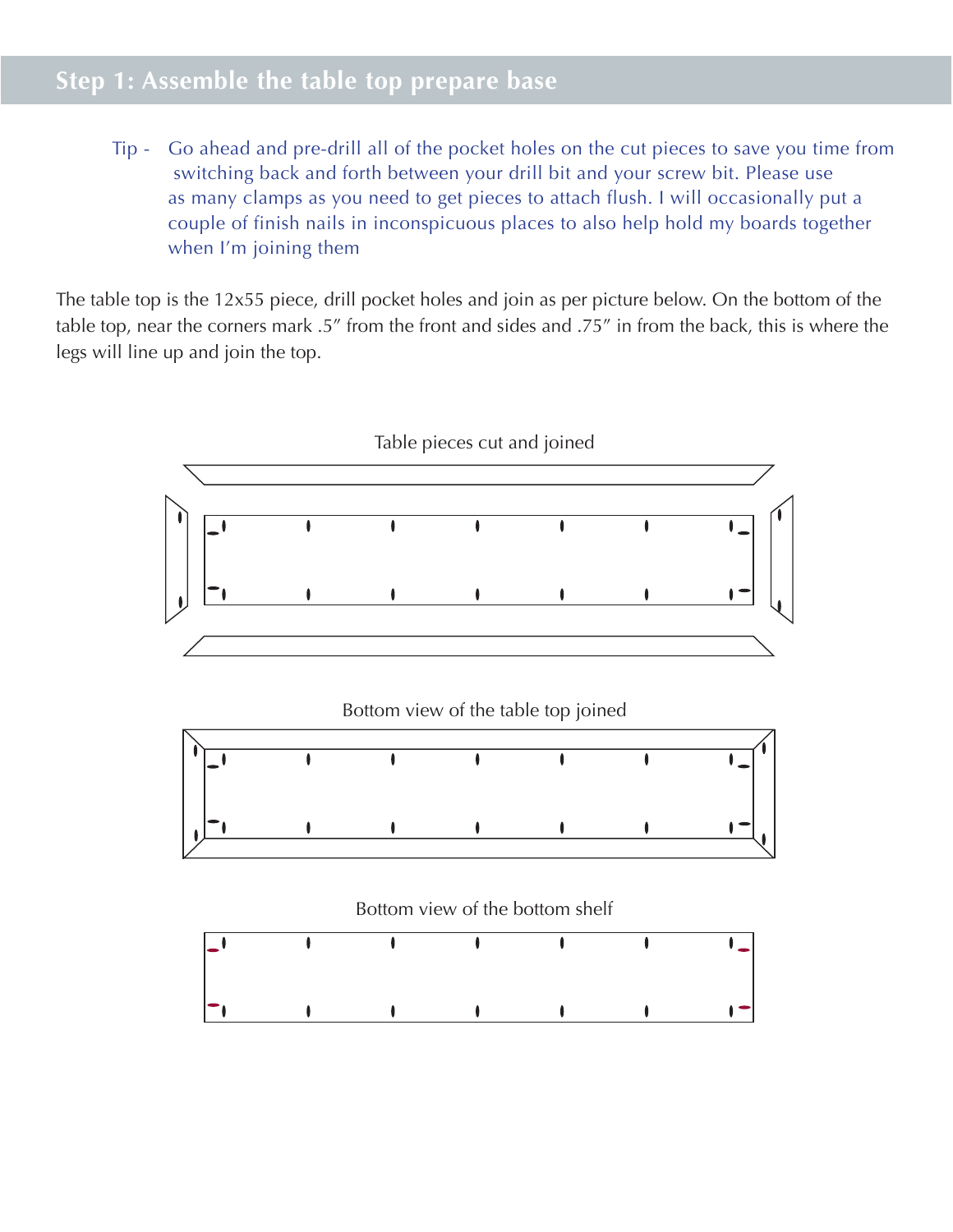## **Step 2: Assemble the legs**

The legs are the 8 - 35" 1x3 boards. Drill pocket holes and join as per picture below. Make sure you use fine threaded screws made for hard wood so you don't split the wood. If you're making this with pine (or another soft wood) use coarse threaded. Once each leg is made, measure 1.5 $^{\prime\prime}$  up from the base and mark on inside corners, this is where the top of the bottom shelf will align. <sup>e,</sup> me<br>ill ali

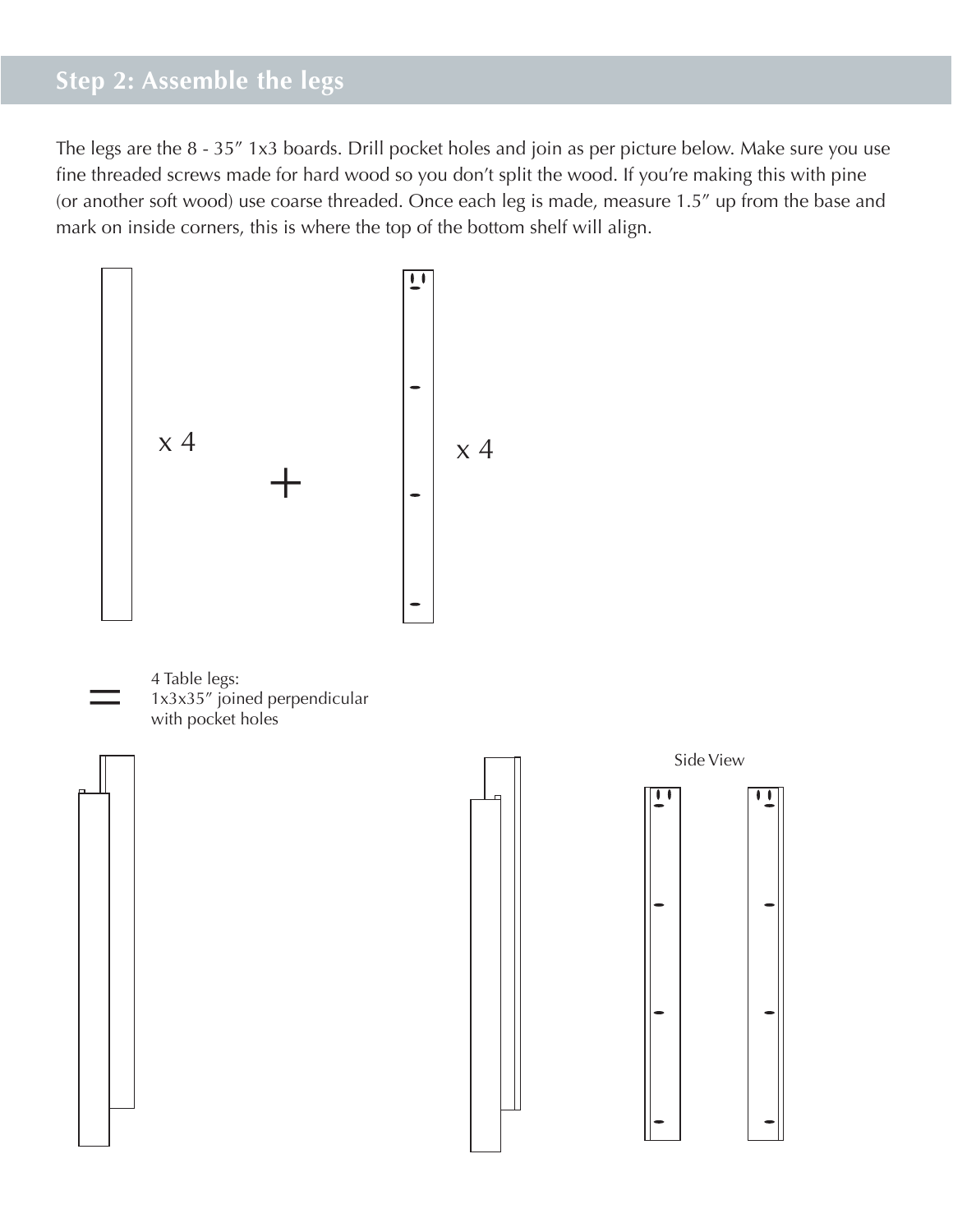# **Step 3: Attach bottom shelf and table tops to legs**

Tip - Remember to use a level when joining, clamps where able and the lines you marked on the legs and table top as a reference.



Join the table top to the legs 1/2 overhang on front and sides 3/4 overhang on back of table

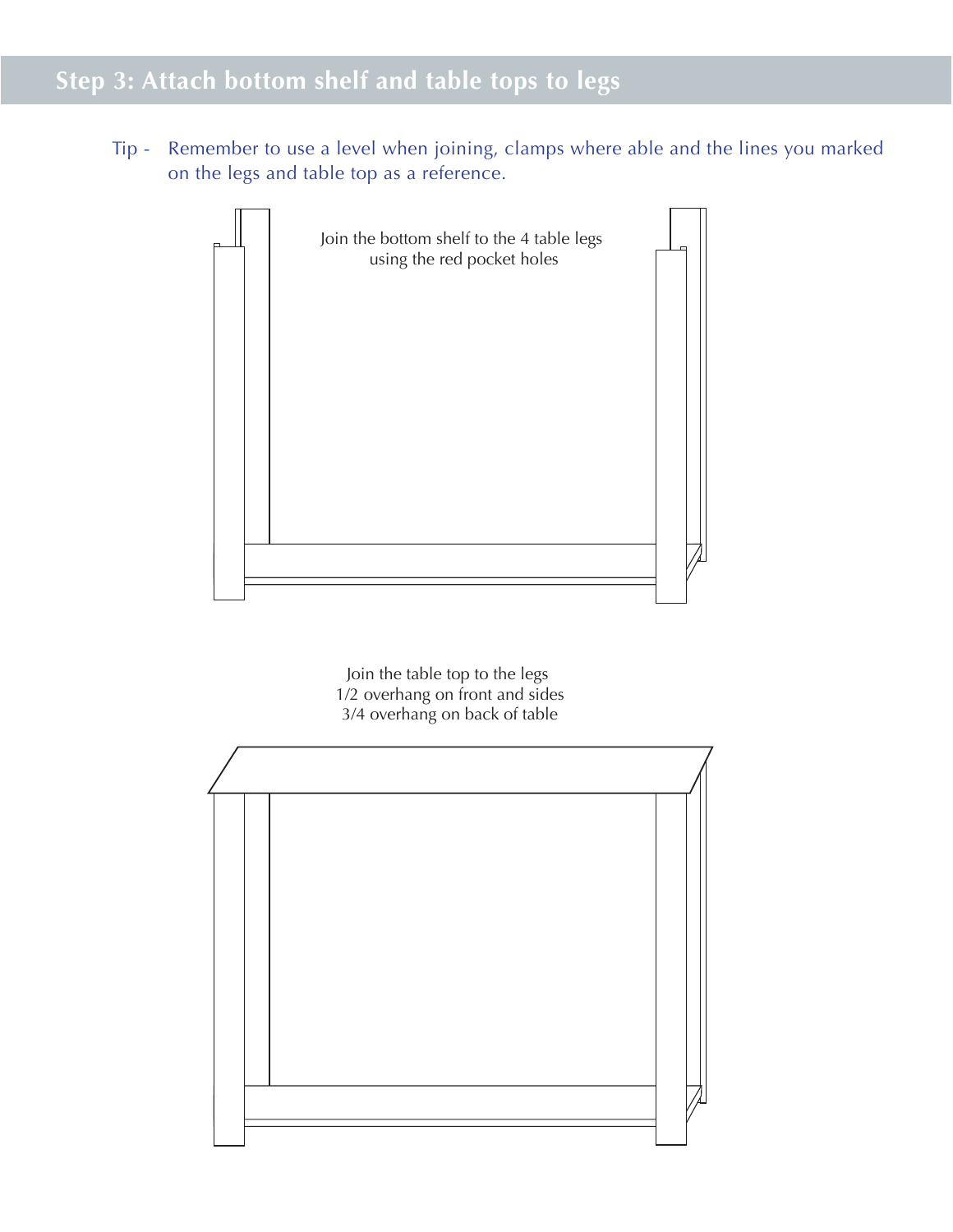Measure and cut 1x2 trim to cover plywood edge of shelf and attach via pocket holes on front and back and finish nailer on sides.



## **Step 5: Attach center stile and apron trim**

Measure and mark center between the two front legs and back legs, then from the center point measure 1.5" on either side of the marks and place another mark. This is where the 1x3 center stile will go. Do the same to the bottom of the table top. Also mark .5" in from the face of the table top so that the center stile sits back the same depth as the legs. Measure and cut center stiles and attach via pocket holes. Make sure to align the pocket hoels to the back of the table so they are inconspicuous.

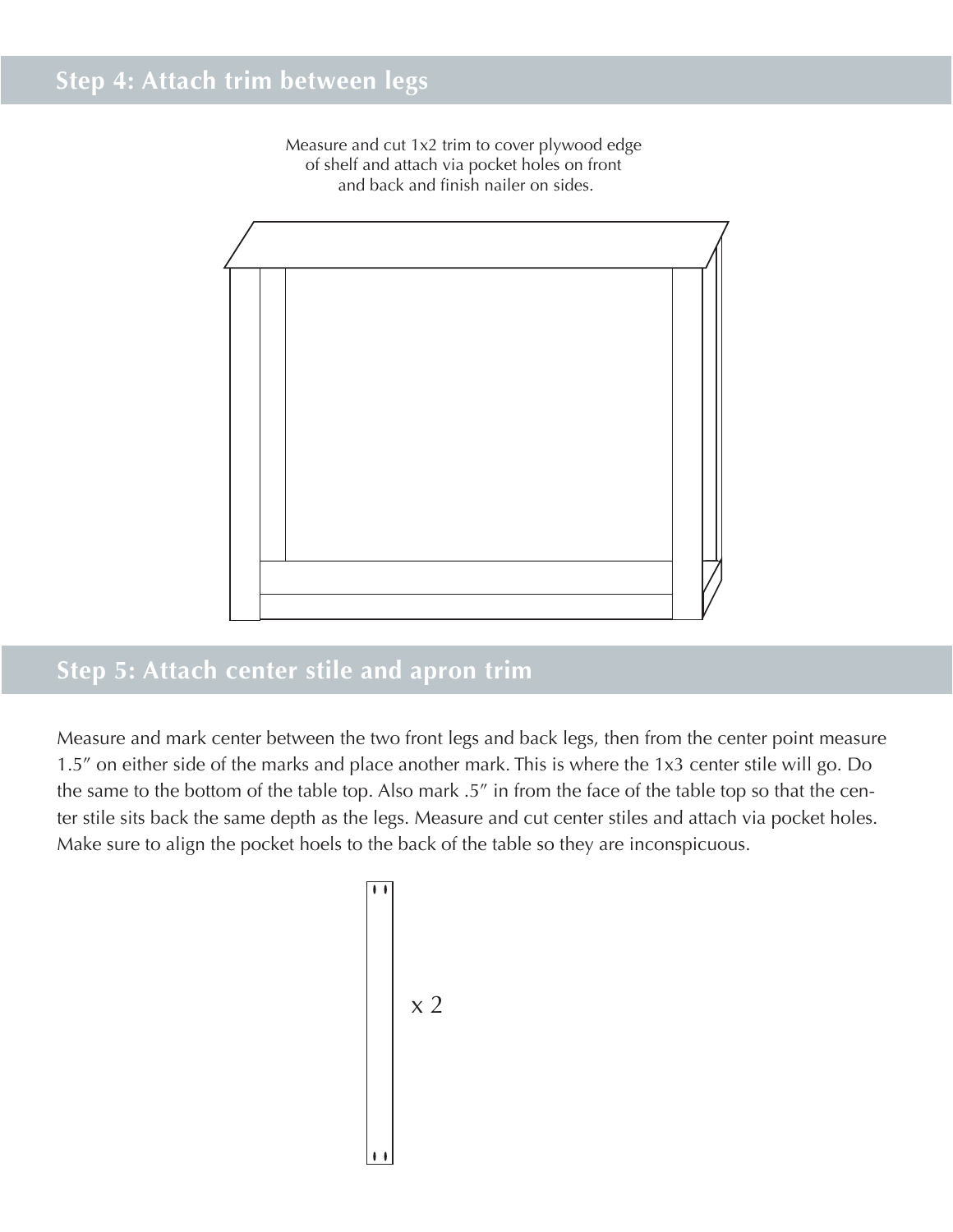

arrange the pocket holes to face the back of the table

Measure and cut 1x2 trim between center stiles and legs. Drill pocket holes and join to bottom of table top; toenail with finish nailer into legs.